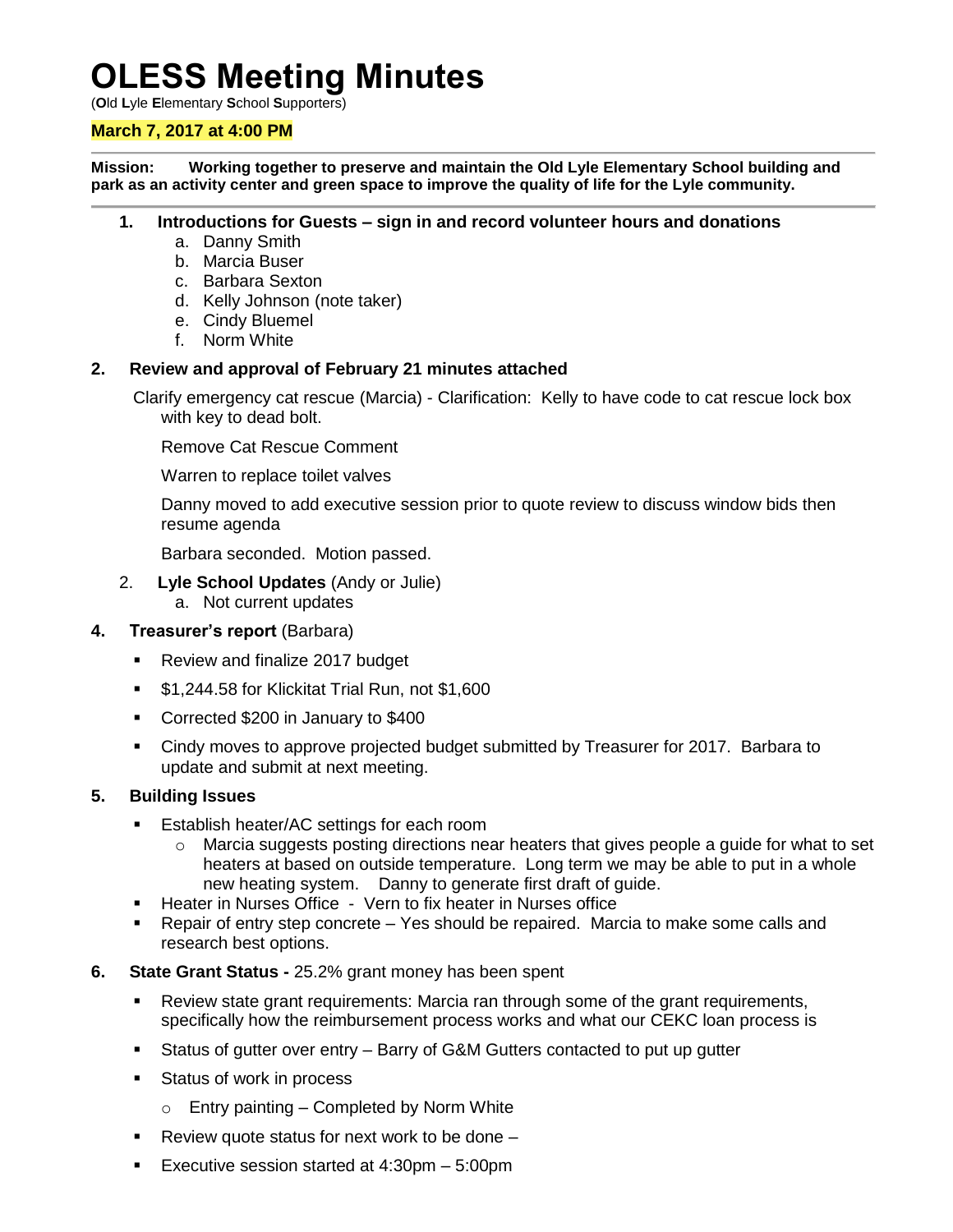$\circ$  east roof (see draft spec by Vern at end of these minutes) – Board reviewed draft and has some changes. Marcia will edit and send out to the board for review before finalizing.

#### o window replacement

- Marc motion to go with Van Hicks bid contingent on contract number and design approval.
- Danny seconded
- Motion passed
- Danny to contact Van Hicks
- Danny to be primary contact for technical issues
- Marcia will be contact for administrative issues and billing.
- $\circ$  bathroom refurb (see draft spec by Vern at end of these minutes) Board reviewed draft and has some changes. Marcia will edit and send out to the board for review before finalizing.

#### **7. Klickitat Trail Run** (Vern)

Vern and Sherri have been volunteering on the group to plan the run.

OLESS will not officially participate in the future however individual board members are free to volunteer as they wish..

## **8. Events & Rentals – anything coming up?**

Columbia Gorge Cat Rescue to have party on April  $23<sup>rd</sup>$  – no rental fee as part of the rental agreement is that tenants can use the room.

Strong women and CEKC are back

Few birthday parties took place

Consider raising the room rental fees once restoration work is completed.

Wait until Vern returns to plan Lyle Wine Weekend. No one was sure what the fundraising model is that he had in mind. And no one objected to just having an event, music in the park, that was not specifically a fund raiser.

## **9. Status of action items from last & previous meetings meeting if not updated above**

• No further questions from Feb 21 minutes.

## **10. Anything not already covered above & open forum**

Looked at By-Laws and discussed making revisions to clarify email voting. By-laws allow for it however it is not aligned with the line that states voting to be at regular meetings. We also need to consider adding "Building Manager" as one of the Board Positions since Vern has volunteered for the role however there is no documentation on responsibilities for the position. Marcia will work on a draft revision and send to Board to review prior to next meeting.

Marc – What is the future of the board and OLESS in the next 3-5 years? It was agreed that this would be a good topic to cover in a team building session. We will look at what dates would work for all the board members and reschedule.

## **Next General Meeting Scheduled**:

Tuesday April 4, 2017 at 4:00 PM at Lyle Activity Center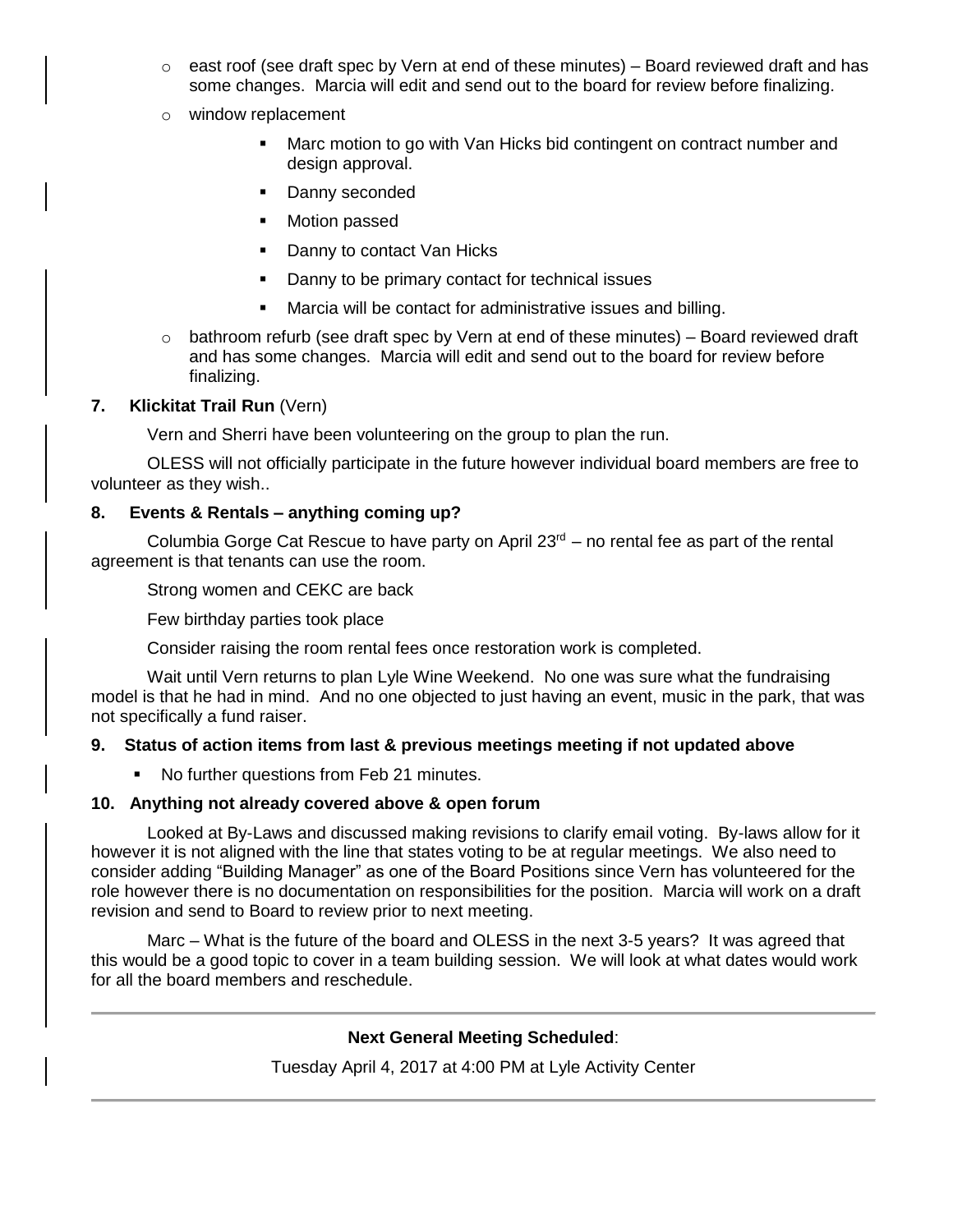# Drafts specifications proposed by Vern on Feb 21, 2017

# **OLESS is requesting bids to replace and repair the East roof of the Lyle Activity Center.**

Bids must include statements that the work bid price includes the following work will be done:

- 1. Removal of existing roof material contains asbestos and will be removed and disposed of in compliance with Washington Hazardous materials laws
- 2. The existing sheeting will be completely replaced
- 3. Type and R value of Insulation that will be placed between roof and ceiling
	- 1. Danny probably will only allow for R38-R40
	- 2. Should bring up to code
- 4. Building permits and compliance with Klickitat county will be done
- 5. Estimate of rotten roof joist replacement/repair costs should be included. It is understood this may go over or under the estimate once the joists can be inspected, but the bid has to give an idea of worst case scenario.
	- 1. Danny inspected and said he doesn't see any red flags
- 6. The type of material to be put down will likely be walked on a lot… the roof is accessible to kids climbing on it to retrieve toys/balls. Durability of roofing material will be an important part of the final decision
- 7. Estimated amount of time to complete.
- 8. Bids must be submitted by COB on 1 May, with award to be determined by end of May.
- 9. Completion should be done by mid October
- 10. Bids must be submitted through the Lyle Activity Center web site bid form.
	- 1. Photo's/Examples would nice
	- 2. Or in an email with their standard bid form
- 11. Proof of contract license for State of Washington and proof of bond

## **And here is spec for bathroom**

OLESS is requesting bids to replace bathroom stall walls and doors in Boys and Girls bathrooms and the Lyle Activity Center.

Bids must include statements that work bid price includes the following work will be done:

- 1. Removal and disposal of the existing metal stalls. Disposal should be through metal waste recycle center at the Lyle Gas station
- 2. The brand name and warranty of the proposed stalls.(graffiti resistance is desired)
- 3. Bidder may choose to custom build stalls/doors, but will need to provide detailed drawings of hinges/locks/finish and type of material used.
	- 1. Danny Should be compliant to industry standard for public restrooms
	- 2. Marc thinks we may be able to get it through the state.
- 4. Choice of wall colors must be provided
- 5. Types or choices of toilet paper holders will be provided